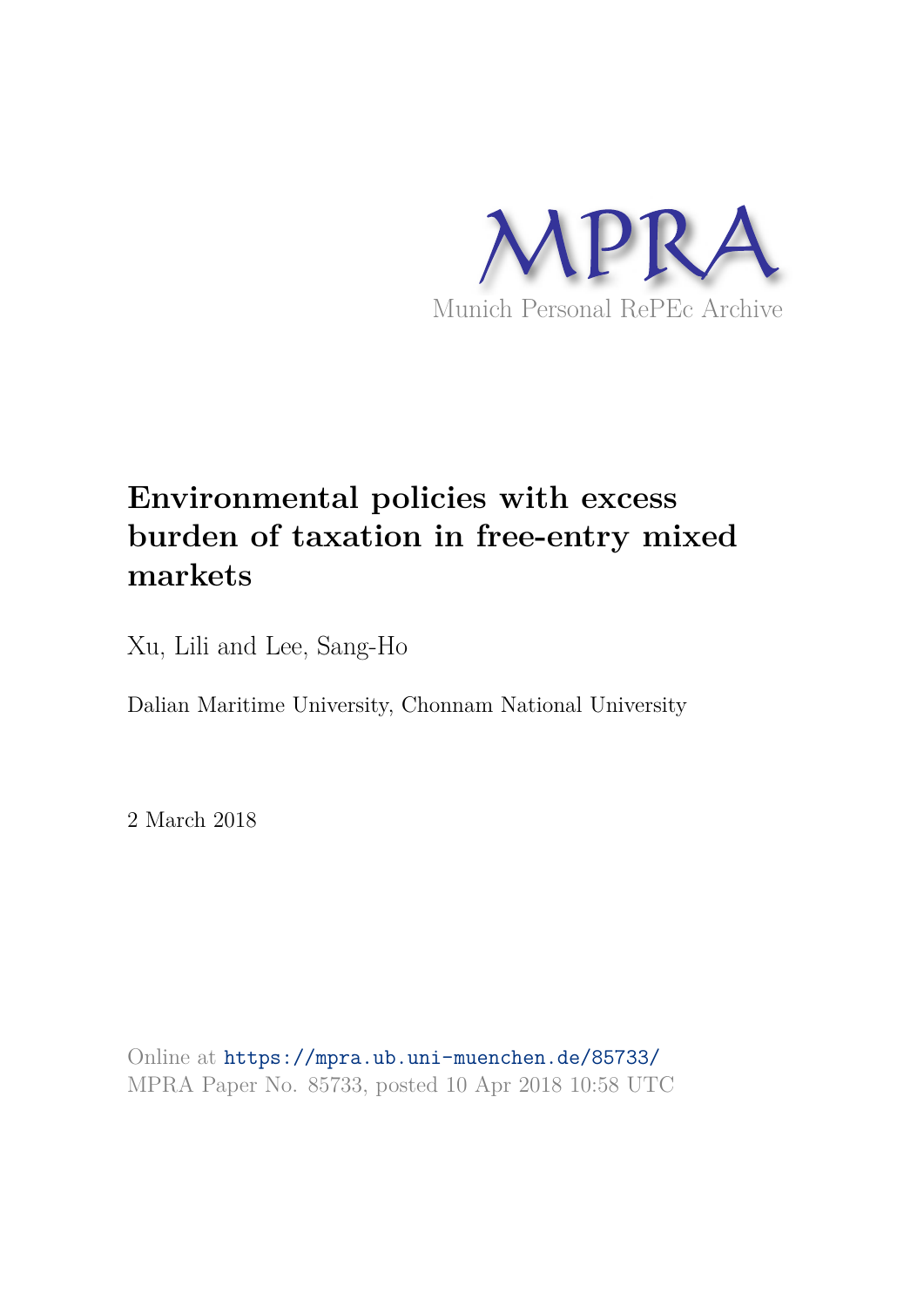# The timing of environmental policies with excess burden of taxation in free-entry mixed markets

# **Abstract**

This study investigates the timing of environmental policies in free-entry mixed markets with excess burden of taxation. We consider two scenarios in which the government chooses the optimal tax before or after firms enter the market, and compare these ex-ante and ex-post taxations. When the excess burden of taxation is small (large), we find that ex-post taxation imposes a lower (higher) tax level than ex-ante taxation, which induces a larger (smaller) number of firms and a higher (lower) environmental damage. Finally, the effect of excess burden of taxation can increase the welfare, but ex-ante taxation always yields higher welfare than ex-post taxation.

*Keywords:* Environmental policy; Ex-ante taxation; Ex-post taxation; Free entry; Mixed oligopoly *JEL classification:* L13, L32, H25, Q58

# **1. Introduction**

 $\overline{a}$ 

Since the 1980s, the waves of market liberalization and environmental protection have been salient features of economic policies in polluting industries around the world. On the one hand, government has continuously conducted market-based environmental regulation by using taxes, subsidies and capand-trades. For example, various studies have explored the effect of pollution taxation in imperfect competition markets and concerned about the optimal tax rate. The traditional tax rule suggests that the optimal rate is equal to the marginal environmental damage in perfect competition markets while it falls short of the marginal damage in imperfect competition markets.<sup>[1](#page-1-0)</sup>

On the other hand, technological and managerial improvement in public domains have motivated the entry of private firms having profit-maximizing incentives into the markets where public firms already exist and government regulates their activities. In the literature, many works have pointed out welfare implications of public policies in free entry markets are in sharp contrast with those in entry-regulated markets.<sup>[2](#page-1-1)</sup> However, relatively few economic analyses on mixed markets where public firm competes with newly entering private firms have concerned on how an environmental policy interacts with a competition policy. The welfare effect of environmental policies in free entry mixed markets has

<span id="page-1-0"></span><sup>&</sup>lt;sup>1</sup> See, for example, Buchanan (1969) and Barnett (1980) for monopoly and Levin (1985) and Shaffer (1995) for oligopoly.

<span id="page-1-1"></span><sup>&</sup>lt;sup>2</sup> For example, Matsumura and Okumura (2014) compared specific taxation and volume quotas in a free entry oligopoly while Wang (2016) examined import tariff and output subsidy rates under open economy.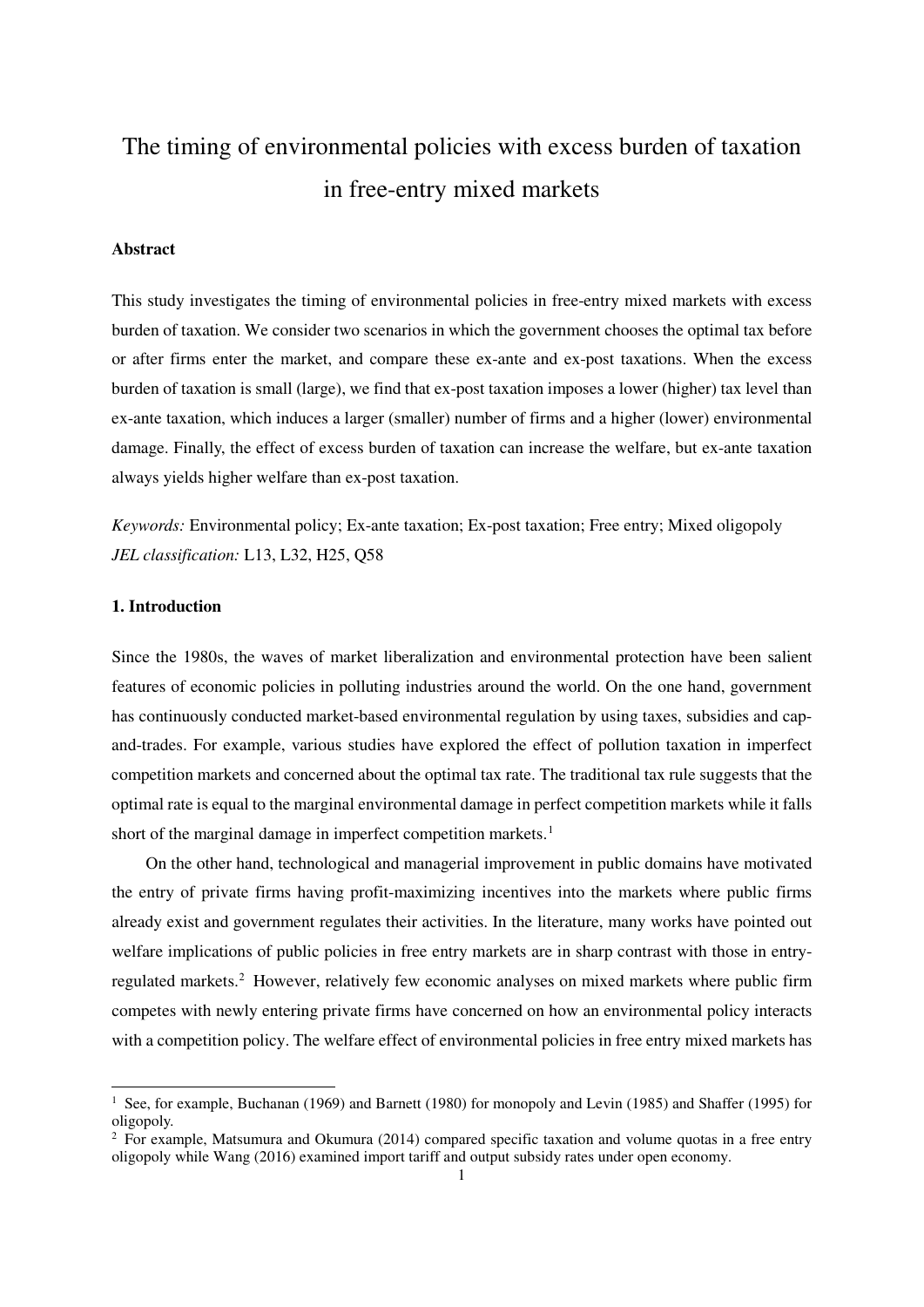become an important concern of policy decision-making in the polluting industries such as oil, steel, electricity and so on.

Since Mankiw and Whinston (1986) indicated the welfare loss of business-stealing effect in freeentry markets, which causes not only less production but excessive entry under imperfect competition, many research in different fields have supported the robustness of these inefficiencies. In the literature of environmental economics, for example, Katsoulacos and Xepapadeas (1995) and Lee (1999) examined the welfare effect of environmental policies in free-entry private industries. They found that the optimal tax should be set at the marginal environmental damage because the tax effect on the output is fully offset by the effect on the number of entering firms and thus the inefficiency of less production is invariant while the optimal tax can work for reducing excessive entry.<sup>[3](#page-2-0)</sup>

In the literature of mixed markets, Matsumura and Kanda (2005), Brandao and Castro (2007) and Ino and Matsumura (2010) examined the possible benefits of public ownership in free-entry mixed industries. They found that the existence of a welfare-maximizing public firm can induce the expansion of its output and less number of entering firms, which will fully offset the output substitution effect but the inefficiency of less production is invariant while the public firm can reduce excessive entry.<sup>[4](#page-2-1)</sup>

However, the government's public policy causes the shadow cost of the public funds, which carries an excess burden of taxation.<sup>[5](#page-2-2)</sup> In the context of mixed oligopolies, for example, Capuano and De Feo (2010) examined the effect of the shadow cost of public funds on privatization in a mixed duopoly. Wang and Chen (2011) and Matsumura and Tomaru (2013) showed that the excess burden of taxation sharply affects the comparisons of optimal subsidy, total output, and social welfare in mixed oligopolies. Matsumura and Tomaru (2015) also examined the relationship between the equilibrium level and the efficient level of product differentiation with the shadow cost of the public funds.

This paper investigates the environmental policies in free-entry mixed markets and examines the effect of excess burden of taxation, which comes from the tax revenue and the profit of the public firm. In particular, we examine the impact of the timing of environmental taxation and compare two models:

L

<span id="page-2-0"></span><sup>&</sup>lt;sup>3</sup> In the subsequent research, it is proved that the optimal emission tax rate in free-entry markets depends on the curvature of market demand (Requate, 2007), the degree of product differentiation (Fujiwara, 2009), the output elasticity of emissions (Sugeta, 2017) and consumers awareness (Hsu *et al.*, 2017). However, all these analysis still support that the optimal tax can reduce excessive entry.

<span id="page-2-1"></span><sup>&</sup>lt;sup>4</sup> In the subsequent research, Cato (2008) considered environmental externalities and showed that the optimal degree of privatization is invariant in free-entry mixed polluting markets. However, Cato and Matsumura (2012, 2015) showed that the optimal ownership of the public firm decreases as foreign penetration increases or the import tariff rate increases.

<span id="page-2-2"></span> $5$  The profits of public firms can be used for public finance while, as pointed out by Laffont and Tirole (1986), Lin *et al.* (1998) and Lin and Tan (1999), the government's public policy through the public firm might cause the welfare loss. Further, the emission tax revenue can provide double-dividend effect, which can be also used for public finance. Also, as pointed out by Bovenberg and Mooij (1994), Bovenberg and Goulder (1996) and Fullerton (1997), an environmental tax has its own distorting effects on labor supply, which can have the same excess burden as a tax on labor income.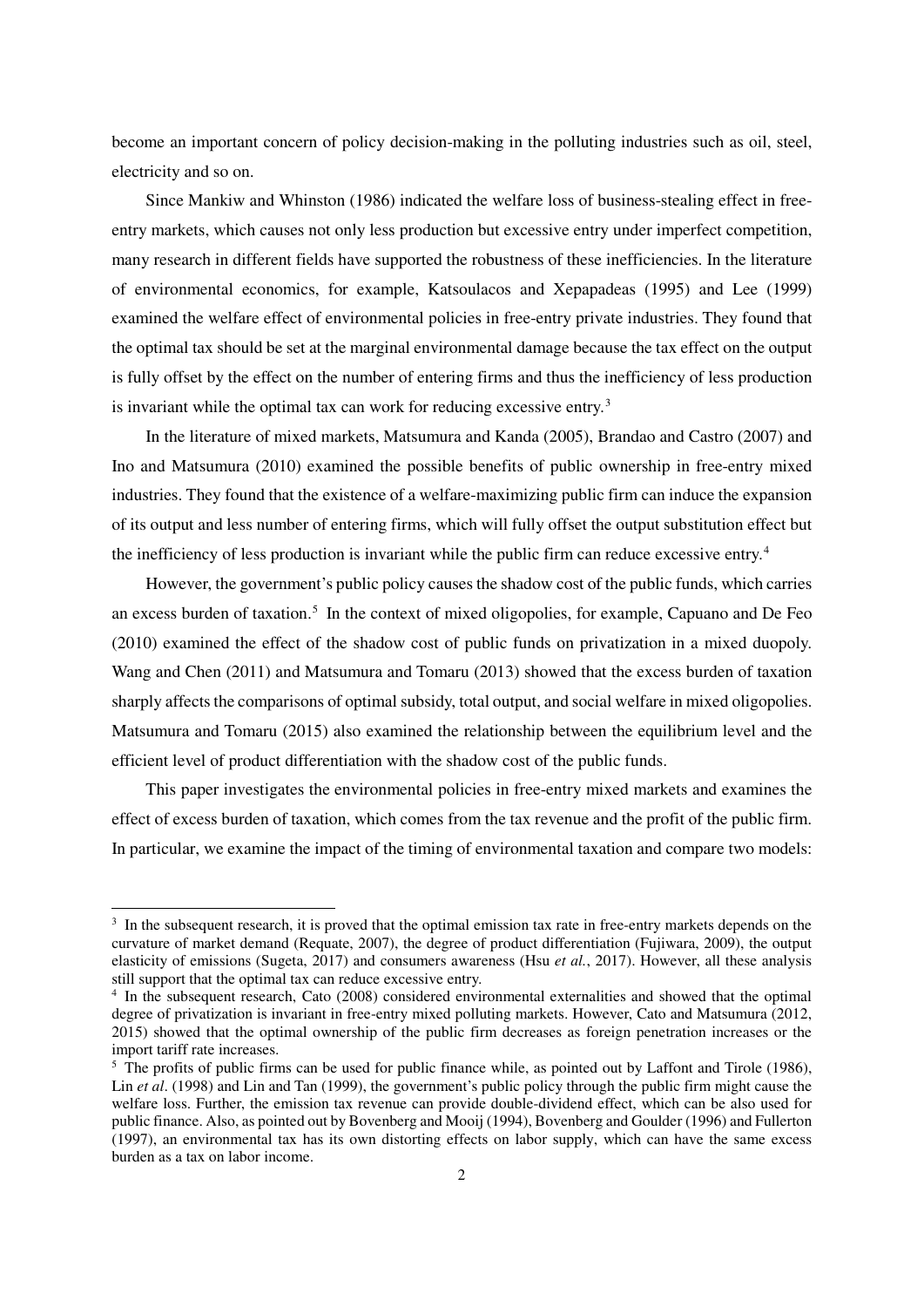ex-ante taxation and ex-post taxation. In the former, the government decides environmental tax and then liberalizes the market, whereas the order of the policies is reversed in the latter. The ex-ante case might correspond to the situation that the government is able to make a commitment on the optimal tax rate before it opens the market to the newly entering private firms. It also represents the economic policyneutral case where the industrial and environmental policies do not incur any political cost. However, this neutral case is not always realistic. There might be strategic relationship between economic decision and political decision because of lobbying activities of firms and industrial associations for tax policies or the government's budget constraint and fiscal concerns. Further, a change in economic environment such as technological improvement or ownership structure in the industry under open economy can affect the ex-post optimal decisions on the environmental policies. Thus, the ex-post case corresponds to this situation in which the adjustment of tax rate is easy and flexible.

The main findings are summarized as follows. First, as the shadow cost increases, public firm becomes more aggressive and thus produces more outputs, which results in that the equilibrium number of private firms always decreases under both ex-ante and ex-post taxation cases. Second, under ex-ante taxation the optimal tax should be lower than the marginal damage and the efficient departure between them increases as the shadow cost increases. However, under ex-post taxation the efficient departure depends on the entry cost and the shadow cost, and the optimal tax might exceed the marginal damage when both entry cost and the shadow cost are large. Third, ex-post taxation yields a lower (higher) environmental tax level than the ex-ante taxation when the shadow cost is small (large). It induces that ex-post taxation yields a larger (smaller) number of private firms and a higher (lower) environmental damage. Finally, the effect of excess burden of taxation can increase the welfare, but the ex-ante taxation always yields higher welfare than ex-post taxation.

The remainder of this paper is organized as follows. Section 2 presents the basic model. Section 3 analyzes the *ex-ante* and *ex-post* taxation models and presents a comparative analysis of the two cases. Section 4 concludes the study.

# **2. Model**

We consider a mixed market with Cournot oligopoly in which  $n+1$  operating firms produce homogeneous products. Firm 0 is a public firm and firm *i* (i*=*1*,*2*,…, n*) is a private firm. The inverse demand function is  $P=1-Q$ , where  $Q=\sum_{j=0}^{n} q^{j}$  is the market output and  $q_{j}$  is firm j's output,  $j=0,1,..., n$ , respectively. Then, consumer surplus can be measured as  $CS = Q^2 / 2$ .

All firms have the same cost function,  $C(q_j) = (q^j)^2/2 + F^2$ , where  $F^2$  is the entry cost of each private firm. In the analysis, following Matsumura and Kanda (2005), we assume that the public firm is already established in the initial market before the private firms enter the market and thus the fixed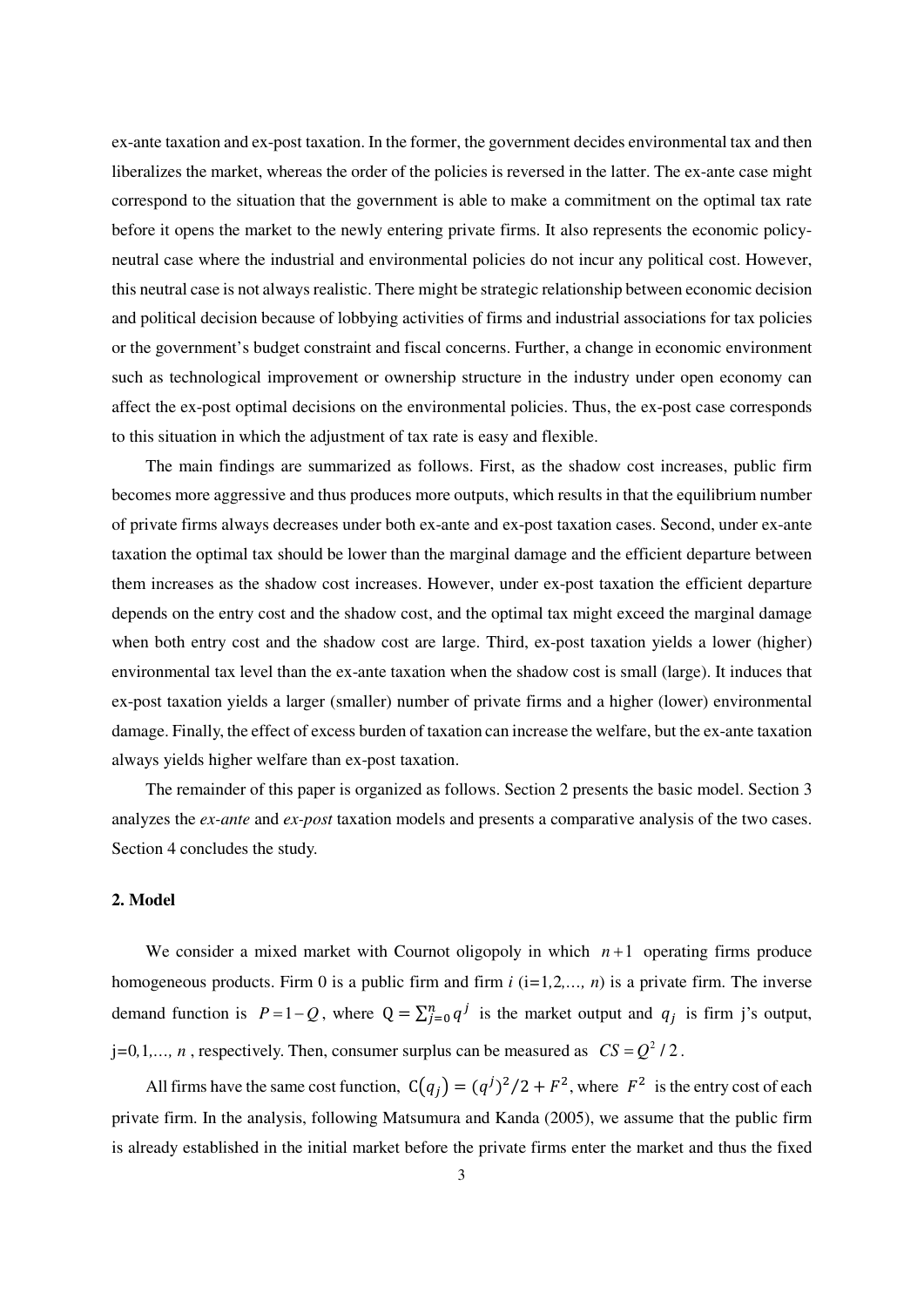cost of public firm is a sunk cost to the government when it decides its policy decisions.

We assume that production leads to the emission of pollution  $e^j$  and the emission level is proportional to the production level, that is,  $e^j = q^j$ . The environmental damage due to emission is given by  $ED = \sum_{j=0}^{n} (e^{j})^2/2$ . The government imposes an emission tax on the emission level with the tax rate of *t*. The resulting total tax revenue is  $T = t \sum_{j=0}^{n} e^{j}$ . The profits of each private firm is

$$
\pi^{i} = Pq^{i} - (q^{i})^{2}/2 - te^{i} - F^{2} \quad \text{for } i = 1,..., n,
$$
\n(1)

We consider a free-entry mixed market in which private firms can enter the market where the public firm already exists. Then, the number of private firms is determined at the point where the profit of the private firm is zero. We allow the profit of public firm to be either negative or positive in the mixed market. The government revenue, which includes not only the government revenue from emission tax but the profit of public firm, can be used to reduce tax rates in other markets, which results in the reduction of dead weight loss due to distortionary taxation. That is, we consider the excess burden of taxation, i.e.,  $EBT = \lambda(\pi^0 + T)$ .

The welfare is defined as the sum of consumer surplus, producer surplus, tax revenue, and ETB minus industrial pollution:

$$
W = CS + \pi^{0} + \sum_{i=1}^{n} \pi^{i} + T + \lambda(\pi^{0} + T) - ED,
$$
\n(2)

where  $\lambda \geq 0$  represents the shadow cost of the government revenue, which can be used to reduce the EBT as a public finance.

Finally, the firms' objective functions are subject to their ownership structures. We suppose that the private firm, which is completely characterized by private property rights, maximizes its profits, while the public firm, which is fully owned by the government, maximizes the social welfare.

## **3. Analysis and comparison**

#### *3.1. Ex-ante taxation*

We consider ex-ante taxation model in which the government chooses the level of environmental tax before private firms enter the market. The timing of this game is as follows. In the first stage, the government chooses the level of tax to maximize social welfare. In the second stage, with exogenously given tax rate each private firm decides whether to enter the market where the number of private firms is endogenously determined by a free-entry market condition, i.e., zero-profit condition. In the third stage, the public and private firms compete in quantities in a Cournot fashion. The subgame perfect Nash equilibrium is solved by backward induction.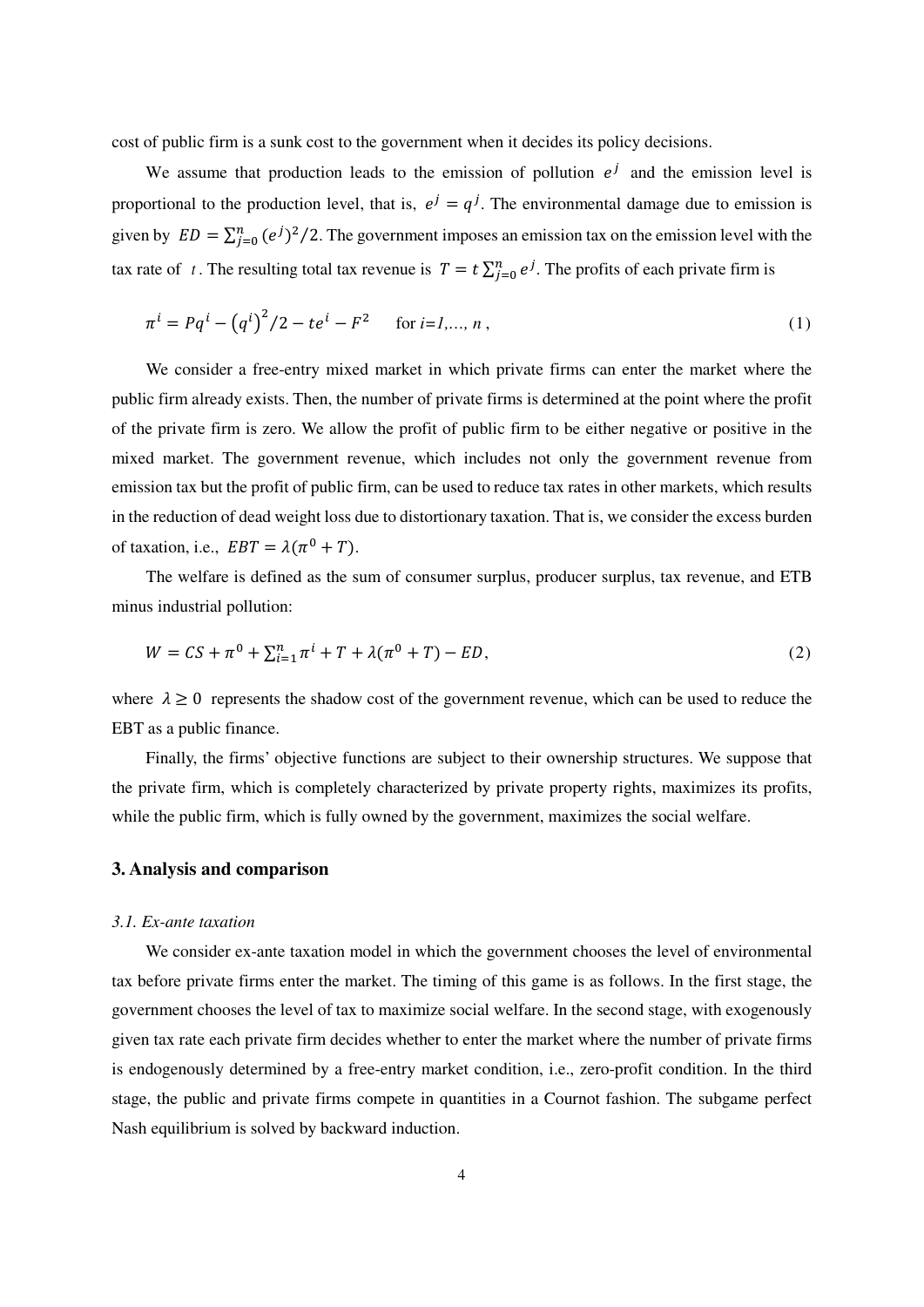In the third stage, the public firm chooses  $q^0$  to maximize the social welfare, *W*, and the private firm chooses  $q^i$  to maximize its own profits,  $\pi^i$  simultaneously. Assuming interior solutions, the first-order conditions provide the following equilibrium outputs:[6](#page-5-0)

$$
q^o = \frac{2(1+\lambda) + n(t(2+\lambda) - 1)}{6 + n + 2(3+n)\lambda},\tag{3}
$$

$$
q^{i} = \frac{(2-3t)(1+\lambda)}{6+n+2(3+n)\lambda}.
$$
\n(4)

The profits of the public and private firms are respectively

$$
\pi^0 = \frac{(2(1+\lambda) + n(t(2+\lambda)-1))(6(2t-1)(1+\lambda) + n(t(2+\lambda)-1))}{2(6+n+2(3+n)\lambda)^2},\tag{5}
$$

$$
\pi^{i} = \frac{3(2-3t)^{2}(1+\lambda)^{2}}{2(6+n+2(3+n)\lambda)^{2}} - F^{2}.
$$
\n(6)

The welfare is given by

$$
W = \frac{(1+\lambda)\left(12(1+\lambda)^2 + n(1+\lambda)\left(8 - 9t(t+4(t-1)\lambda)\right) - n^2\left(1+3t^2(2+\lambda(4+3\lambda)) - 2t(3+\lambda(5+4\lambda))\right)\right)}{2(6+n+2(3+n)\lambda)^2} - nF^2.
$$
 (7)

In the second stage, each private firm earns zero profit in the equilibrium. Setting the profit of the private firms in equation (6) to zero yields the following equilibrium number of private firms:

$$
n = \frac{(1+\lambda)(\sqrt{6}(2-3t) - 12F)}{2F(1+2\lambda)}.
$$
\n(8)

Note that the number of private firms decreases as the tax increases, i.e.,  $\frac{\partial n}{\partial t} < 0$ , or as the shadow cost increases, i.e.,  $\frac{\partial n}{\partial \lambda} < 0$ . This fact implies that the effect of tax on the number of firms can be complementary to the effect of the shadow cost under the ex-ante taxation, in which both effects can reduce the number of entering firms.

The welfare is given by

L

$$
W = \frac{(1+\lambda)\{24F^2\lambda(2+\lambda)+4\sqrt{6}F\left(1-\lambda-3t(1+\lambda+\lambda^2)\right)+3\left(2t(3+\lambda(5+4\lambda))-1+3t^2(2+\lambda(4+3\lambda))\right)\}}{6(1+2\lambda)^2}.
$$
\n(9)

In the first stage, the government chooses the optimal tax level from the differentiation of *W* in equation (9) with respect to *t*:

$$
t_B = \frac{3 + \lambda(5 + 4\lambda) - 2\sqrt{6}F(1 + \lambda + \lambda^2)}{6 + 3\lambda(4 + 3\lambda)},
$$
\n<sup>(10)</sup>

where subscript "B" denotes the equilibrium outcome of this game (taxation **before** entry). Note that

<span id="page-5-0"></span><sup>6</sup> In this study, all of the second-order conditions are satisfied.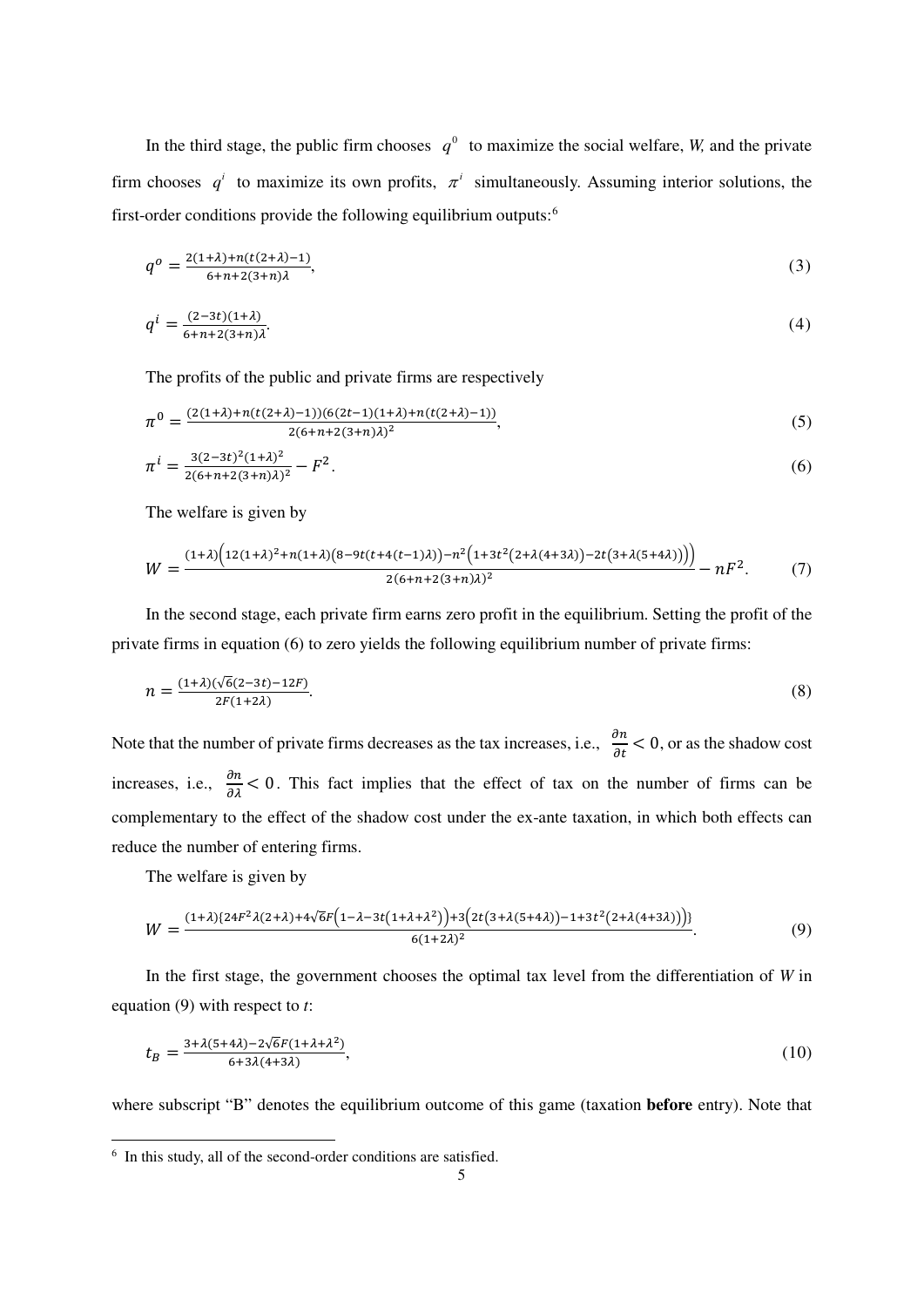$t_B > 0$  in the region of  $0 < F < F_B = \frac{\sqrt{6}}{12}$  $\frac{\sqrt{6}}{12}$ , which ensure a positive equilibrium number of private firm under ex-ante taxation. The tax decreases as the shadow cost increases, i.e.,  $\frac{\partial t_B}{\partial \lambda} < 0$  when  $0 < F <$  $F_B$ , and thus a higher effect of EBT brings about a lower tax rate.

By substituting equation (10) into equation (8), we obtain the following equilibrium number of private firms:

$$
n_B = \frac{(\sqrt{6} - 12F)(1+\lambda)^2}{2F(2+\lambda(4+3\lambda))}.\tag{11}
$$

The number of private firms decreases as the shadow cost increases, i.e.,  $\frac{\partial n_B}{\partial \lambda} < 0$  when  $0 < F < F_B$ . It implies that under ex-ante taxation a higher shadow cost induces not only lower optimal tax rate but lower equilibrium number of private firms in a free-entry mixed market. Notice that the shadow cost directly reduce the number of private firms while it also indirectly increases the number of firms through taxation effect. However, this indirect effect is outweighed by the direct effect and thus, the number of private firms decreases as the shadow cost increases.

The outputs of public and private firms are:

$$
q^{o}_{B} = \frac{12F(1+\lambda)(2+\lambda)+\sqrt{6}\lambda(1+2\lambda)}{3\sqrt{6}(2+\lambda(4+3\lambda))} \text{ and } q^{i}_{B} = \frac{\sqrt{6}}{3}F
$$
 (12)

where  $q^o{}_B > q^l$ B. The output of public firm increases as the shadow cost increases, i.e.,  $\frac{\partial q^o_B}{\partial \lambda} > 0$ , while the output of private firm is independent of the shadow cost, i.e.,  $\frac{\partial q^i_B}{\partial \lambda} = 0$ , which is determined by the zero-profit condition.<sup>[7](#page-6-0)</sup>

The public firm's profit is:

$$
\pi^o{}_B = \frac{-\lambda^2 (1+2\lambda)^2 + 4\sqrt{6}F(\lambda + 2\lambda^2)^2 + 24F^2(1+\lambda)(2+\lambda)(2+5\lambda(1+\lambda))}{18(2+\lambda(4+3\lambda))^2}
$$
\n(13)

The public firm's profit decreases as the shadow cost increases, i.e.,  $\frac{\partial \pi^0_B}{\partial \lambda} < 0$ . Thus, as the EBT is more significant, the public firm is more aggressive to produce more outputs while the total outputs of private firms decreases because the number of private firms decreases.

Total market output become:

L

<span id="page-6-0"></span><sup>&</sup>lt;sup>7</sup> Proof: Direct calculations from the zero-profit condition yields that the equilibrium price is equal to the average cost (AC) of each private firm. Also, the profit-maximization condition yields that the marginal revenue is equal to the marginal cost (MC) of each private firm. Thus, we have  $AC = MC + q$  at free-entry equilibrium, which yields  $q_{B}^{i} = \frac{\sqrt{6}}{3}$  $\frac{16}{3}F$  in (12).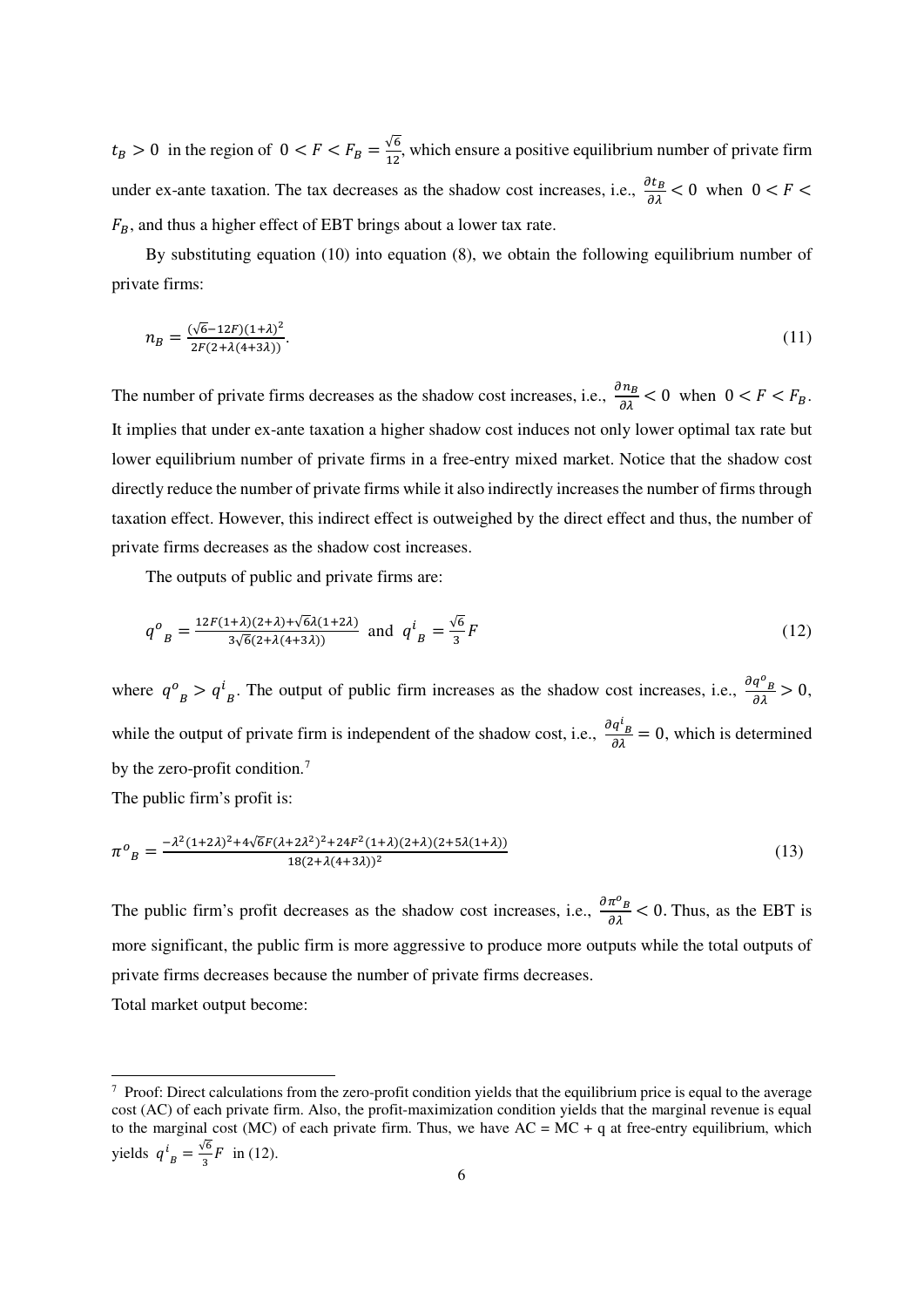$$
Q_B = \frac{\sqrt{6}(3 + \lambda(7 + 5\lambda)) - 12F(1 + \lambda)(1 + 2\lambda)}{3\sqrt{6}(2 + \lambda(4 + 3\lambda))},\tag{14}
$$

where  $\frac{\partial Q_B}{\partial \lambda} > 0$ . Under ex-ante taxation, the increasing output effect of the public firm outweighs the decreasing total outputs effect of the private firms. Total and marginal environmental damages are

$$
ED_B = \frac{\sqrt{6}(3+\lambda(7+5\lambda)) - 12F(1+\lambda)(1+2\lambda)^2}{108(2+\lambda(4+3\lambda))^2} \text{ and } MD_B = \frac{\sqrt{6}(3+\lambda(7+5\lambda)) - 12F(1+\lambda)(1+2\lambda)}{3\sqrt{6}(2+\lambda(4+3\lambda))}
$$
(15)

Note that these environmental damage are increasing in the shadow cost, i.e.,  $\frac{\partial E D_B}{\partial \lambda} > 0$  and  $\frac{\partial M D_B}{\partial \lambda} > 0$ 0 when  $0 < F < F_B$ . Note also that  $MD_B = t_B = \frac{3-2\sqrt{6F}}{6}$  $\frac{1}{6}$  if  $\lambda = 0$ . This indicates that under ex-ante taxation, Pigouvian tax rate is optimal in the absence of the EBT. $8$  However, as the shadow cost increases, the tax decreases while the marginal damage increases, i.e.,  $\frac{\partial t_B}{\partial \lambda} < 0$  and  $\frac{\partial M D_B}{\partial \lambda} > 0$ . It implies that the efficient departure between the optimal tax and marginal damage increases as the shadow cost increases. In particular, we have the following efficient tax gap:

$$
t_B - MD_B = \frac{(-1 + 2\sqrt{6}F)\lambda(2 + \lambda)}{6 + 3\lambda(4 + 3\lambda)} \le 0 \text{ when } \lambda \ge 0.
$$

Then, EBT is

$$
EBT_B = \frac{\lambda(3+6\lambda+4\lambda^2-4\sqrt{6}F(1+\lambda)^2+24F^2(1+\lambda)^2)}{6(2+\lambda(4+3\lambda))}
$$
\n(16)

Note that  $EBT_B$  is positive and increasing in the shadow cost, i.e.,  $\frac{\partial EBT_B}{\partial \lambda} > 0$  when  $0 < F < F_B$ .

Finally, the welfare is

$$
W_B = \frac{(1+\lambda)\{3-4\sqrt{6}F(1+\lambda)^2+24F^2(1+\lambda)^2+2\lambda(3+2\lambda)\}}{6(2+\lambda(4+3\lambda))}.
$$
\n(17)

Then, the shadow cost affects both EBT and welfare positively, i.e.,  $\frac{\partial W_B}{\partial \lambda} > 0$  when  $0 < F < F_B$ .

### *3.2. Ex-post taxation*

 $\overline{a}$ 

We consider ex-post taxation in which the government chooses the level of taxation after the entry of private firms. In other words, each private firm decides whether to enter the market in the first stage

<span id="page-7-0"></span><sup>8</sup> Katsoulacos and Xepapadeas (1995) and Lee (1999) examined the welfare effect of environmental tax policy in free-entry private industries and found that the optimal tax should be set at the marginal environmental damage. See footnote 3 for further discussion.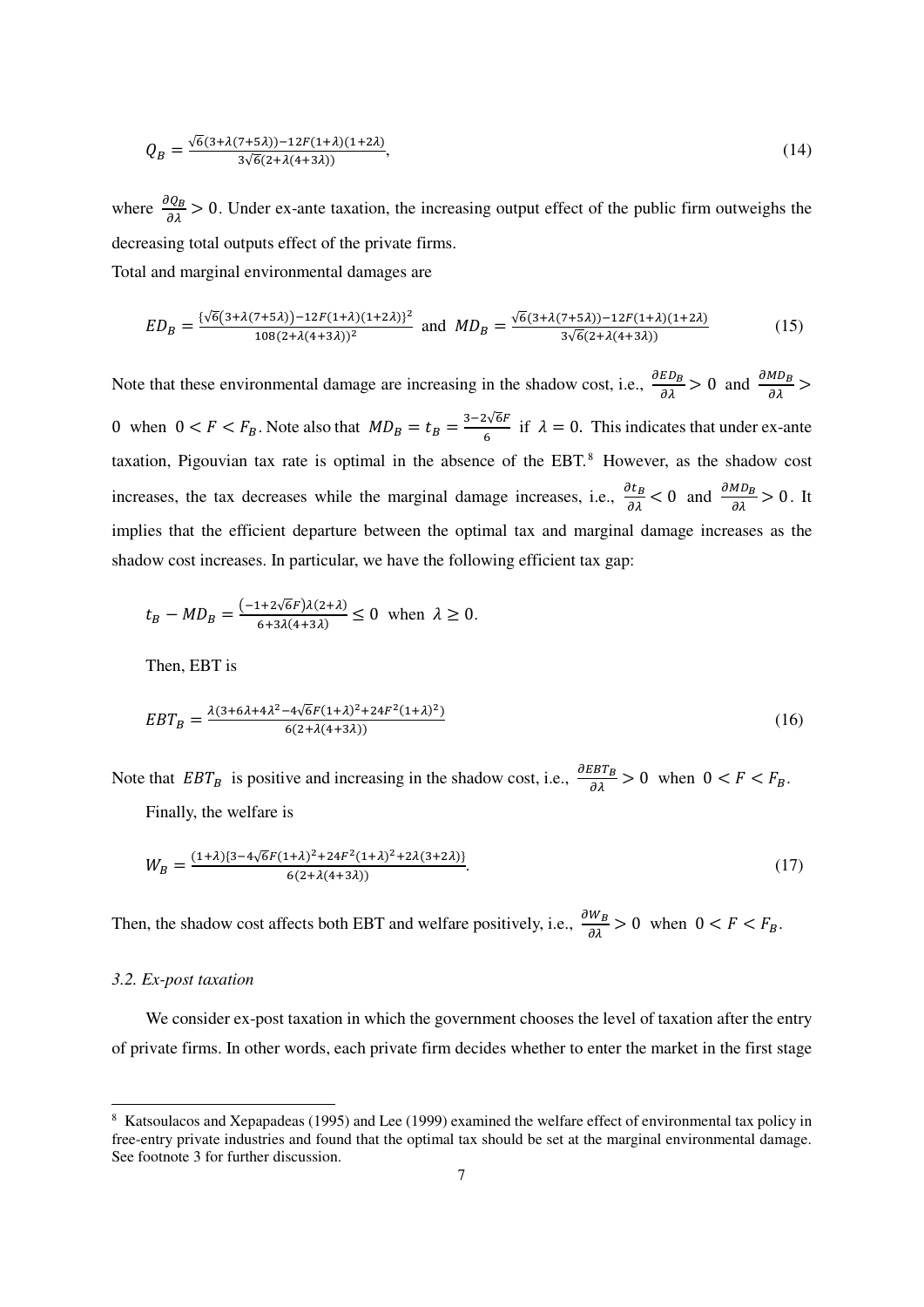before the government decides the level of taxation.<sup>[9](#page-8-0)</sup>

In the third stage, both public and private firms simultaneously choose their output levels. The equilibrium outputs of the firms are derived in  $(3)$  and  $(4)$ . In the second stage, the government chooses the optimal level of taxation. The differentiation of *W* in (7) with respect to *t* yields the following result:

$$
t = \frac{18\lambda(1+\lambda) + n(3+\lambda(5+4\lambda))}{3(3+2n + (15+4n)\lambda + 3(4+n)\lambda^2)}.
$$
\n(18)

Note that the tax increases as the number of private firms increases, i.e.,  $\frac{\partial t}{\partial n} > 0$ , or as the shadow cost increases, i.e.,  $\frac{\partial t}{\partial \lambda} > 0$ . Contrary to the ex-ante taxation, the effect of the shadow cost on tax can be changed under the ex-post taxation.

By substituting equation (18) into equation (6), we obtain the following equilibrium profits of private firms:

$$
\pi_i = \frac{3(1+\lambda)^4}{2(3+2n+(15+4n)\lambda+3(4+n)\lambda^2)^2} - F^2.
$$
\n(19)

In the first stage, each private firm enters the market until it earns zero profit. Setting equation (19) to zero yields the following number of private firms in the equilibrium:

$$
n_A = \frac{(1+\lambda)\sqrt{6}(1+\lambda) - 6F(1+4\lambda)}{2F(2+\lambda(4+3\lambda))},\tag{20}
$$

where subscript "A" denotes the equilibrium outcome of this game (taxation **after** entry). The number of private firms decreases as the shadow cost increases, i.e.,  $\frac{\partial n_A}{\partial \lambda} < 0$  in the region of  $0 < F < F_A$  $\sqrt{6(1+\lambda)}$  $\frac{\sqrt{6(1+A)}}{6(1+A)}$ , which ensures a positive equilibrium number of private firm under ex-post taxation. Therefore, as EBT is more significant, the excessive number of entering private firms under both ex-ante and expost taxation cases will be reduced.

By substituting equation (20) into equation (18), we obtain the following optimal tax:

$$
t_A = \frac{3 + \lambda(5 + 4\lambda) - \sqrt{6}F(3 + 2(1 - \lambda)\lambda)}{6 + 3\lambda(4 + 3\lambda)}.\tag{21}
$$

Note that  $t_A > 0$  in the region of  $0 < F < F_A$ . But, as the shadow cost increases, the optimal tax rate takes U-shape in which it decreases first and then increases, i.e.,  $\frac{\partial t_A}{\partial \lambda} \le 0$  when  $0 < F \le F_M$  $\frac{2+(2-\lambda)\lambda}{2\sqrt{6}(4+\lambda(13+7\lambda))}$  and  $\frac{\partial t_A}{\partial \lambda} > 0$  when  $F_M < F < F_A$ . This is because the shadow cost directly increases

 $\overline{a}$ 

<span id="page-8-0"></span><sup>&</sup>lt;sup>9</sup> Note that this case provides the same results as the case of the simultaneous choice between taxation and free entry because the equilibrium number of entering firms is given when the government decides the optimal environmental tax.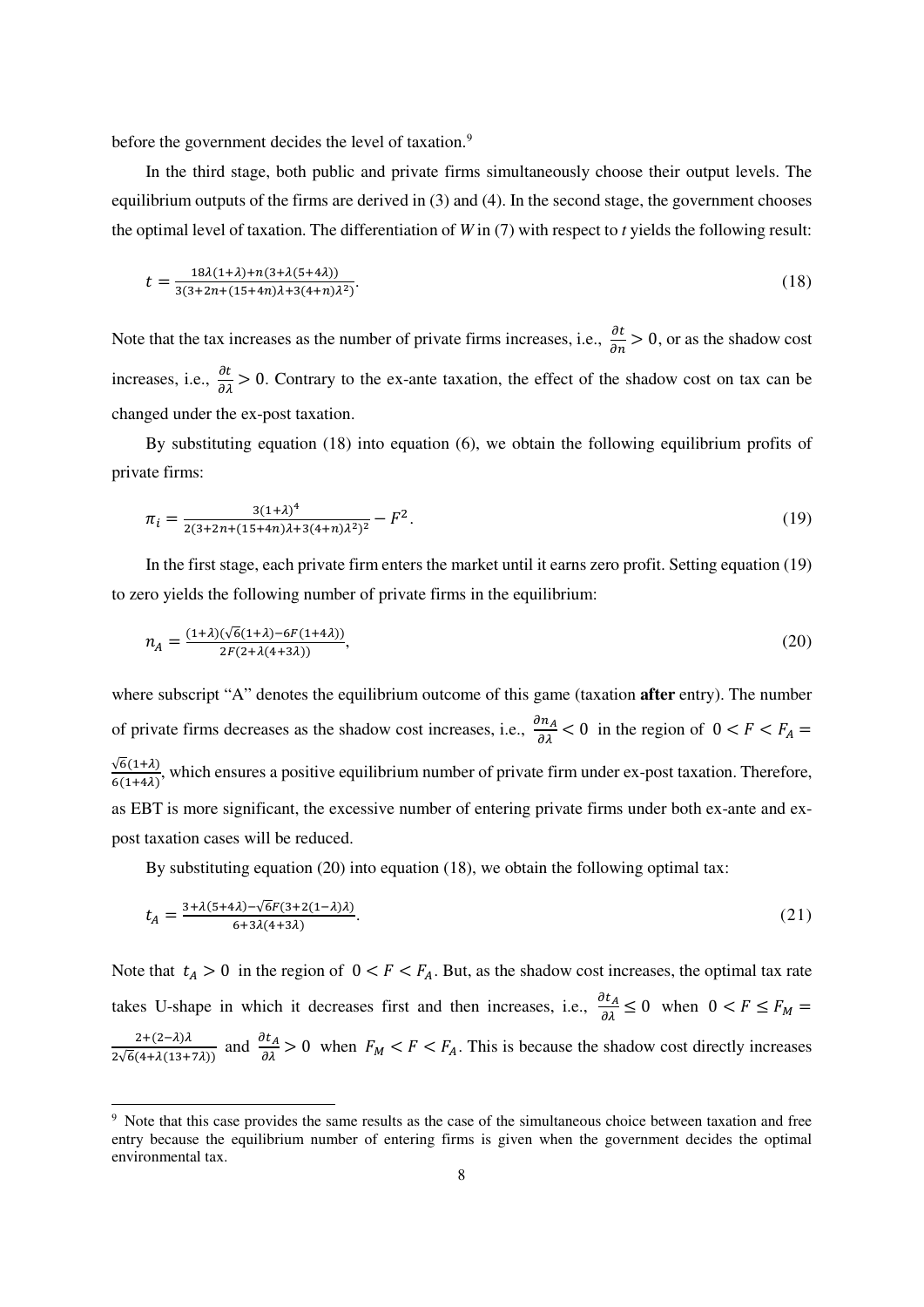tax while it also indirectly decreases tax through decreasing the number of firms. Thus, these two separating effects work for deciding the optimal tax rate.

The outputs of public and private firms are:

$$
q^o{}_A = \frac{\sqrt{6\lambda(1+2\lambda)+6F(2+\lambda)(1+4\lambda)}}{3\sqrt{6}(2+\lambda(4+3\lambda))} \text{ and } q^i{}_A = \sqrt{\frac{2}{3}}F
$$
 (22)

where  $q^o_A > q^l$ A. The output of public firm increases as the shadow cost increases, i.e.,  $\frac{\partial q^o_A}{\partial \lambda} > 0$ , while the output of private firm is still independent of the shadow cost, i.e.,  $\frac{\partial q^i_A}{\partial \lambda} = 0$ . The public firm's profit is:

$$
\pi^o{}_A = \frac{-\lambda^2 (1+2\lambda)^2 + 2\sqrt{6}F\lambda(2+3\lambda+4\lambda^3) + 6F^2(2+\lambda)(1+4\lambda)(6+\lambda(7+8\lambda))}{18(2+\lambda(4+3\lambda))^2}.\tag{23}
$$

The public firm's profit decreases as the shadow cost increases either (i) when  $\lambda \ge \frac{1}{2}$  or (ii) when  $\lambda$  <  $\overline{1}$  $\frac{1}{2}$  and  $F < \frac{\lambda(1+2\lambda)}{\sqrt{6}(2+\lambda(-1+2\lambda))}$ . Otherwise, the public firm's profit increases as the shadow cost increases. In either case, as the EBT is more significant, the public firm becomes more aggressive and produces more outputs. However, the total equilibrium output of private firms depends on the fixed cost and the shadow cost because the optimal tax also depends on the shadow cost. Total market output become:

$$
Q_A = \frac{\sqrt{6}(3+\lambda(7+5\lambda)) - 6F(1+6\lambda+8\lambda^2)}{3\sqrt{6}(2+\lambda(4+3\lambda))}.\tag{24}
$$

Under ex-post taxation the market output decreases first and then increases as the shadow cost increases, i.e.,  $\frac{\partial Q_A}{\partial \lambda} \ge 0$  when  $0 < F \le F_M$  and  $\frac{\partial Q_A}{\partial \lambda} < 0$  when  $F_M < F < F_A$ . Total and marginal environmental damages are

$$
ED_A = \frac{\{\sqrt{6}(3 + \lambda(7 + 5\lambda))} - 6F(1 + 6\lambda + 8\lambda^2)\}^2}{108(2 + \lambda(4 + 3\lambda))^2}
$$
 and 
$$
MD_A = \frac{\sqrt{6}(3 + \lambda(7 + 5\lambda))} - 6F(1 + 6\lambda + 8\lambda^2)}{3\sqrt{6}(2 + \lambda(4 + 3\lambda))}.
$$
 (25)

Note that these environmental damage depend on  $F_M$ . In specific,  $\frac{\partial ED_A}{\partial \lambda} \ge 0$  but  $\frac{\partial MD_A}{\partial \lambda} \le 0$  when  $0 <$  $F \leq F_M$  while the reverse is true otherwise. Note also that  $MD_A = \frac{3-\sqrt{6F}}{6}$  $\frac{\sqrt{6F}}{6}$  >  $t_A = \frac{3-3\sqrt{6F}}{6}$  $\frac{\partial \sqrt{\partial r}}{\partial}$  if  $\lambda = 0$ . It indicates that under ex-post taxation, Pigouvian tax rate is not optimal even in the absence of the EBT. It is well-known result under the situations that the number of firms is given and each firm behaves under imperfect competition.<sup>[10](#page-9-0)</sup> Thus, the optimal tax is always less than marginal damage in the

L

<span id="page-9-0"></span><sup>&</sup>lt;sup>10</sup> The optimal tax rate depends on the relative size of the externality and market power distortions under the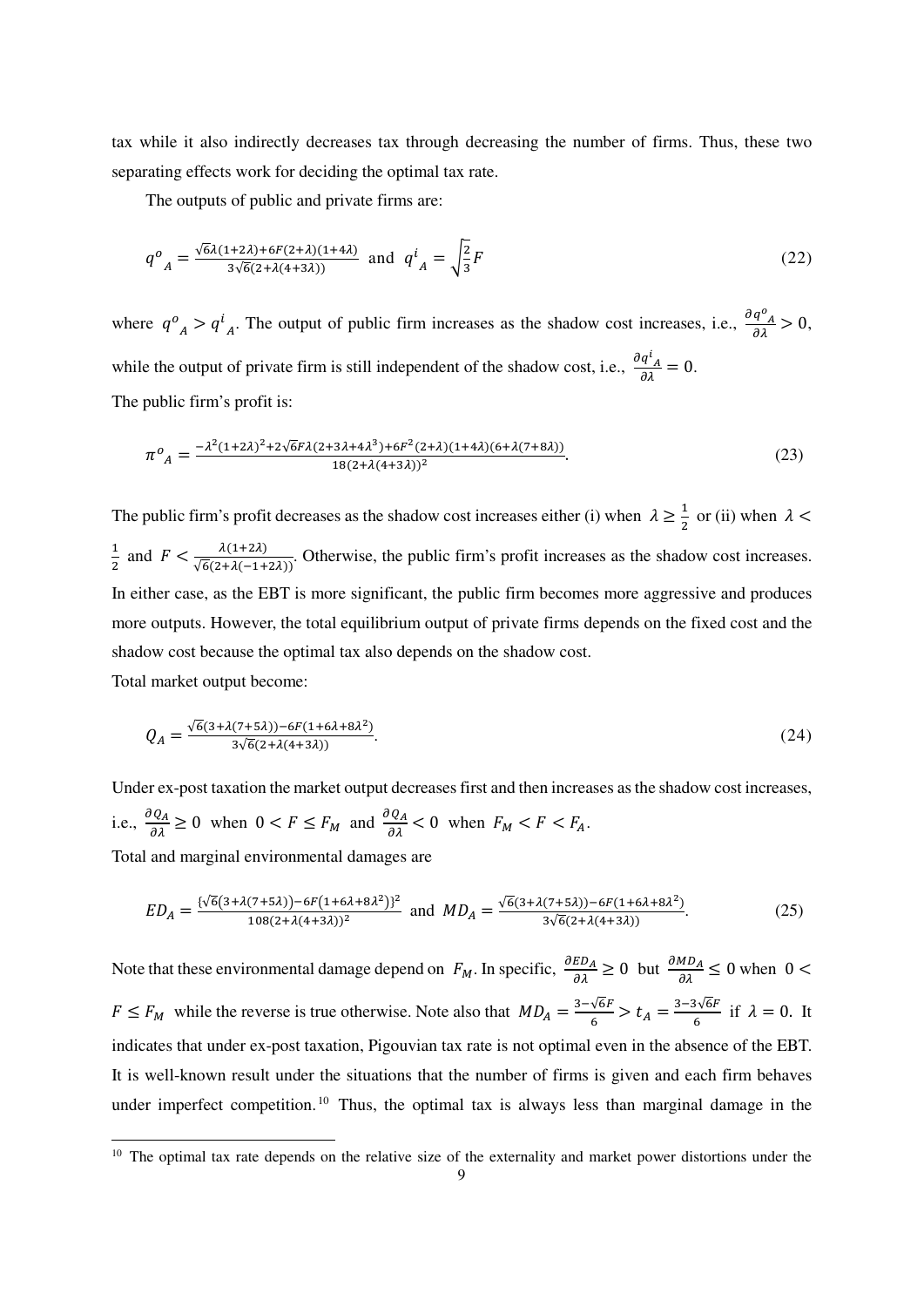absence of EBT, but the efficient departure between optimal tax and marginal damage depends on the shadow cost. In particular, we have:

$$
t_A - MD_A = \frac{-\sqrt{6}\lambda(2+\lambda) + 12F(\lambda(2+5\lambda)-1)}{3\sqrt{6}(2+\lambda(4+3\lambda))}.
$$

Then, we have  $t_A < MD_A$  either (i) when  $\lambda \leq \frac{1}{2}$  or (ii) when  $\lambda > \frac{1}{2}$  $\frac{1}{2}$  and  $0 < F < \frac{\lambda(2+\lambda)}{2\sqrt{6}(-1+2\lambda)}$  $\frac{\lambda(2+\lambda)}{2\sqrt{6}(-1+2\lambda+5\lambda^2)}$ . However, we have  $t_A > MD_A$  when  $\lambda > \frac{1}{2}$  $\frac{1}{2}$  and  $\frac{\lambda(2+\lambda)}{2\sqrt{6}(-1+2\lambda+5\lambda^2)} < F < F_A$ . It is noteworthy that the optimal tax exceeds the marginal damage under ex-post taxation when the effect of EBT is more significant and the entry cost is high.

Then, EBT is

$$
EBT_A = \frac{\lambda(3 + 6\lambda + 4\lambda^2 - 4\sqrt{6}F(1 + \lambda)^2 + 18F^2(1 + 4\lambda))}{6(2 + \lambda(4 + 3\lambda))}
$$
(26)

Note that  $EBT_A$  is positive and increasing in the shadow cost, i.e.,  $\frac{\partial ETB_A}{\partial \lambda} > 0$  when  $0 < F < F_A$ . Finally, the welfare is

$$
W_A = \frac{(1+\lambda)\{\sqrt{6}(3+6\lambda+4\lambda^2)+18\sqrt{6}F^2(1+4\lambda)-24F(1+\lambda)^2\}}{6\sqrt{6}(2+\lambda(4+3\lambda))}.
$$
\n(27)

Then, the shadow cost affects both ETB and welfare positively, i.e.,  $\frac{\partial W_A}{\partial \lambda} > 0$  when  $0 < F < F_A$ .

#### *3.3. Comparisons*

L

We now compare the ex-ante and ex-post taxation cases.

**Lemma:** 
$$
F_B - F_A = \frac{\sqrt{6}(2\lambda - 1)}{12(1 + 4\lambda)} \le 0
$$
 when  $\lambda \le \frac{1}{2}$ .

Let  $F^* \equiv \min\{F_B, F_A\}$ . Then, we have the following proposition in the range of  $0 < F < F^*$ .

**Proposition**: *When the shadow cost is small (large), the ex-post taxation yields a lower (higher) emission tax, a larger (smaller) number of private firms and a higher (lower) environmental damage. However, the ex-ante taxation yields always higher social welfare than the ex-post taxation.*

*Proof*: When  $\lambda \leq$ >  $\overline{1}$  $\frac{1}{2}$ , we can show that (i)  $t_B - t_A = \frac{\sqrt{6F(1-2\lambda)(1+2\lambda)}}{3(2+4\lambda+3\lambda^2)}$  $3(2+4\lambda+3\lambda^2)$ >  $\frac{1}{6}$  (ii)  $n_B - n_A = \frac{3(1+\lambda)(2\lambda-1)}{2+4\lambda+3\lambda^2}$  $2+4\lambda+3\lambda^2$  $\leq$  $\frac{1}{2}$ and (iii)  $ED_B - ED_A = \frac{F(1-2\lambda)(1+2\lambda)(9F(1+2\lambda)^2 - \sqrt{6}(3+\lambda(7+5\lambda)))}{9(2+\lambda(4+3\lambda))^2}$  $9(2+\lambda(4+3\lambda))^2$  $\leq$  $\geq 0$  in the range of  $0 < F < F^*$ .

given number of firms in oligopoly. See, for example, Shaffer (1995), Lee (1999) and Requate (2007).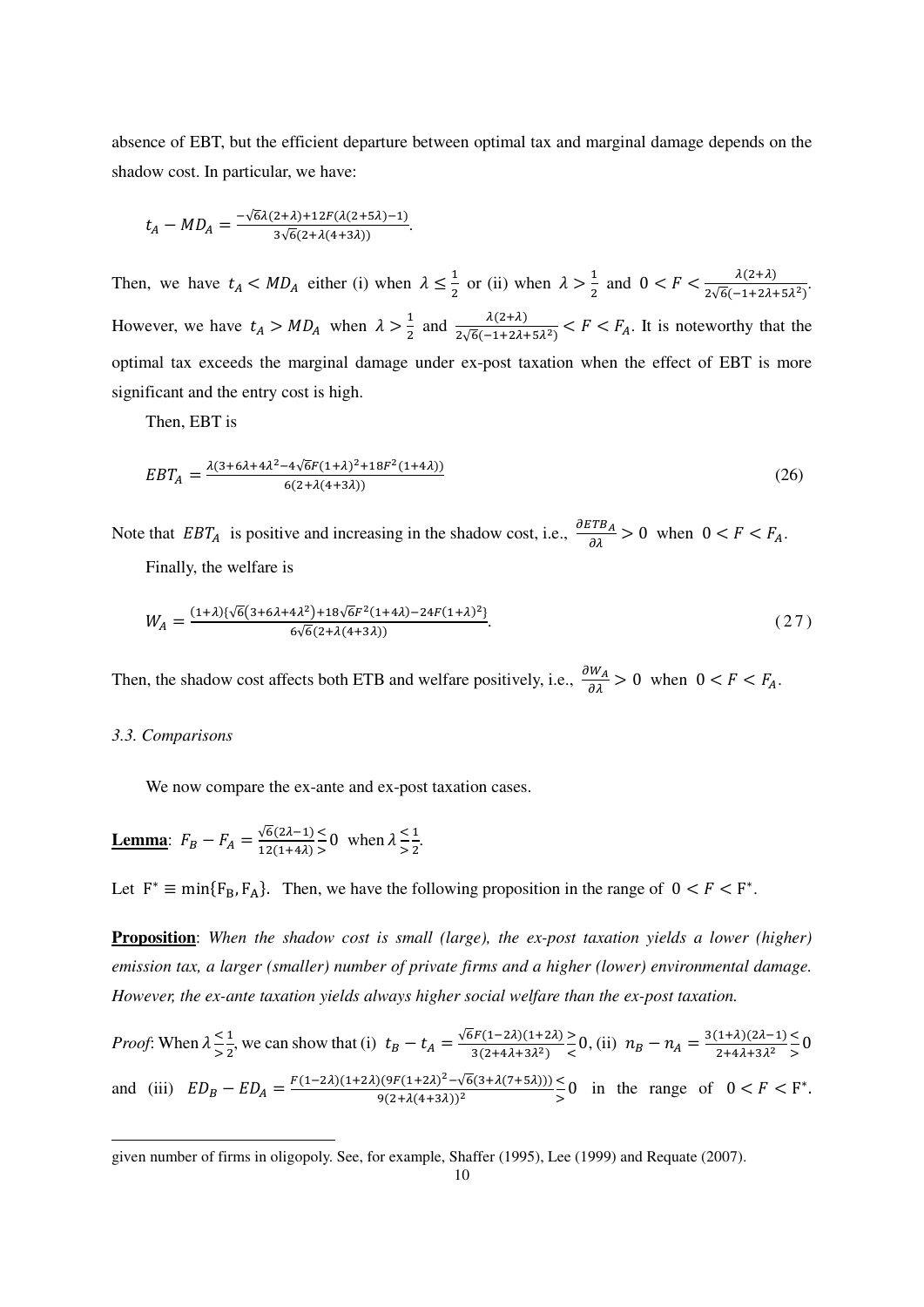Finally, we have that  $W_B - W_A = \frac{F^2 (2\lambda - 1)^2 (1 + \lambda)}{2 + 4\lambda + 3\lambda^2} \ge 0$  and the equality holds only when  $\lambda = \frac{1}{2}$  $\frac{1}{2}$ .

The economic explanations behind these results are as follows. Under the fixed number of firms in imperfect competition markets without EBT, it is well-know that the ex-post optimal tax rate should be lower than the marginal damage because oligopolistic firms produce less outputs due to the market power distortion. On the other hand, under the free-entry equilibrium, the ex-ante optimal tax rate should be equal to the marginal damage because the tax effect on the outputs can be offset by the effect on the endogenously chosen number of firms. Thus, ex-post taxation yields a lower tax level than the ex-ante taxation when the shadow cost is small. It also induces that ex-post taxation yields a larger number of private firms and a higher environmental damage

As the shadow cost increases, however, the effect of EBT is more significant and thus, the government induces public firm become more aggressive and thus produces more outputs. Since the output of private firm is determined by the zero-profit condition in a free-entry market equilibrium, total number of entering firms and tax rate determine the total market outputs. Further, a higher concern on the EBT induces a lower number of private firms under both ex-ante and ex-post taxation cases, but it works on the tax rates differently under ex-ante and ex-post taxation cases. Under ex-ante taxation the total outputs of private firms decreases as the shadow cost increases and thus, in order to remedy the distortion of less production, the efficient departure between the optimal tax and the marginal damage increases. On the contrary, under ex-post taxation the total outputs of private firms depend on the shadow cost. In particular, if the shadow cost is very high, the optimal tax should be higher than the marginal damage in order to reduce welfare loss from the other markets. Hence, ex-post taxation yields higher tax level than the ex-ante taxation when the shadow cost is large. It induces that ex-post taxation yields a smaller number of private firms and a lower environmental damage.

Finally, regardless of the shadow cost, the effect of EBT can increase the welfare, and the ex-ante taxation always yields higher welfare than ex-post taxation. This is because the government is able to commit to set the tax rate at the optimal ex-post tax rate under ex-ante taxation before the firms enter the market, but the reverse cannot be achievable. These results are summarized in Table 1.

# **4. Concluding remarks**

This paper investigates the environmental policies in free-entry mixed markets and examines the effect of excess burden of taxation and the impact of the timing of environmental taxation. We compare two models in free-entry mixed markets. We find that ex-post taxation yields a lower (higher) environmental tax level than the ex-ante taxation case when the excess burden of taxation is small (large). It induces that ex-post taxation yields a larger (smaller) number of private firms and a higher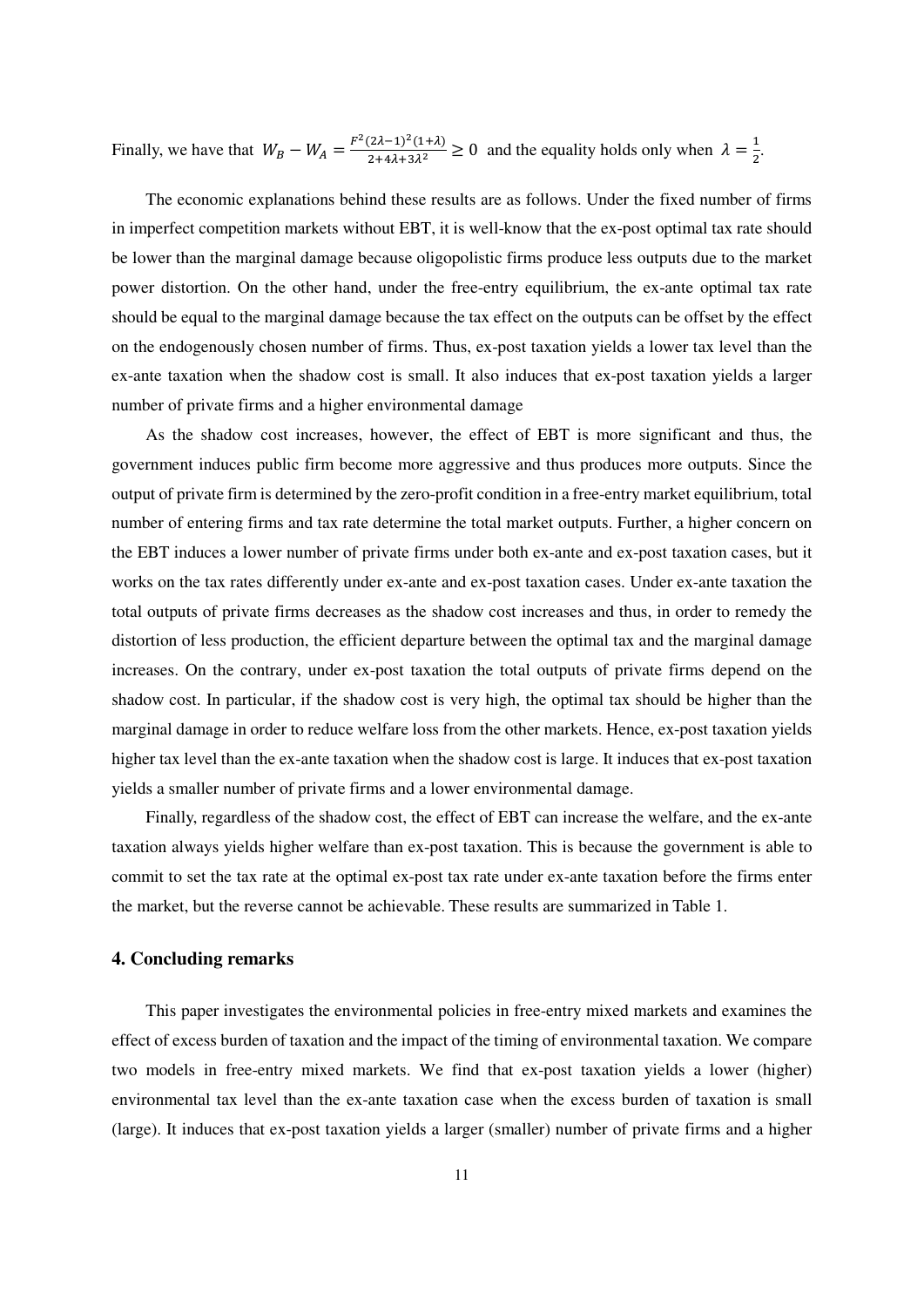(lower) environmental damage. We also find that the effect of excess burden of taxation can increase the welfare, but the ex-ante taxation always yields higher welfare than ex-post taxation.

Regarding the effect of EBT, the number of private firms is always decreasing in the shadow cost, which is independent of the timing of implementation of environmental policy. However, the optimal tax is decreasing in the shadow cost if it is implemented before entry, while it is decreasing (increasing) when the excess burden of taxation is small (large) if it is implemented after entry. These results suggest that market liberalization policy and environmental policy can be either complements or substitutes depending on the timing of taxation and the size of excess burden of taxation. The endogenous choice on the relationship between these two policies remains for future research.

### **References**

- Barnett AH (1980) The Pigouvian tax rule under monopoly, American Economic Review 70: 1034- 1041.
- Bovenberg AL, Goulder LH (1996) Optimal environmental taxation in the presence of other taxes: general equilibirum analysis, American Economic Review 86: 958–1000.
- Bovenberg AL, de Mooij RA (1994) Environmental levies and distortionary taxation, American Economic Review 84, 1085–1089.
- Brandao A, Castro S (2007) State-owned enterprises as indirect instruments of entry regulation. Journal of Economics 92(3): 263-274.
- Buchanan JM (1969) External diseconomies, corrective taxes and market structure, American Economic Review 59, 174-177.
- Capuano C, De Feo G (2010) Privatization in oligopoly: the impact of the shadow cost of public funds. Rivista Italiana Degli Economisti 15(2): 175-208
- Cato S (2008) Privatization and the environment. Economics Bulletin 12(19): 1-10
- Cato S, Matsumura T (2012) Long-run effects of foreign penetration on privatization policies. Journal of Institutional and Theoretical Economics 168(3): 444-454.
- Cato S, Matsumura T (2015) Optimal privatization and trade policies with endogenous market structure. Economic Record 91(294): 309-323.
- Fujiwara K (2009) Environmental policies in a differentiated oligopoly revisited. Resource and Energy Economics 31(3): 239-247.
- Fullerton D (1997) Environmental levies and distortionary taxation: comment, American Economic Review 87, 245–251.
- Hsu CC, Lee, JY, Wang LFS (2017) Consumers awareness and environmental policy in differentiated mixed oligopoly. International Review of Economics & Finance 51: 444-454.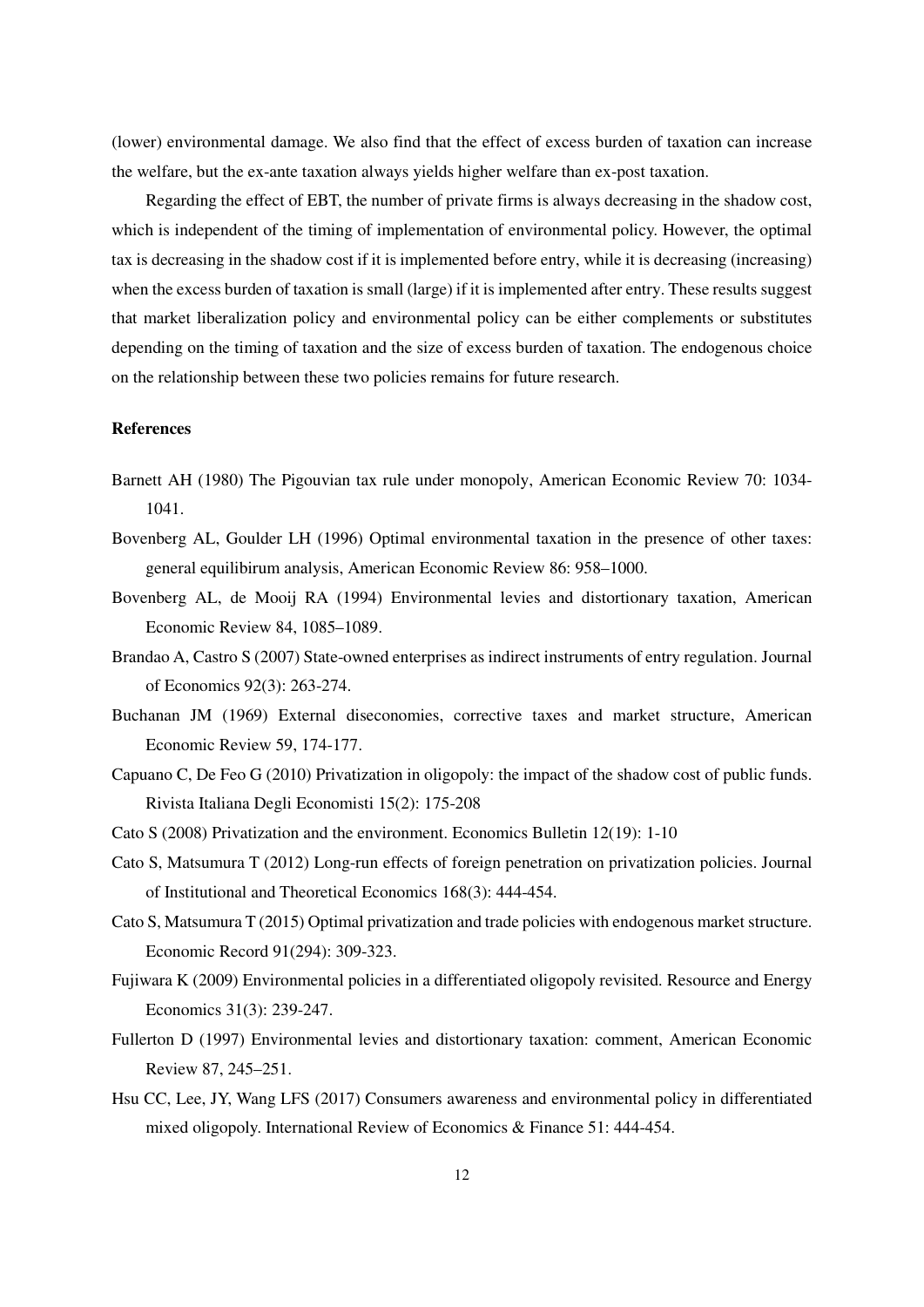- Ino H, Matsumura T (2010) What role should public enterprises play in free-entry markets? Journal of Economics 101(3) 213-230.
- Katsoulacos Y, Xepapadeas A (1995) Environmental policy under oligopoly with endogenous market structure. Scandinavian Journal of Economics 97(3): 411-420.
- Laffont JJ, Tirole J (1986) Using cost observation to regulate firms. Journal of Political Economy 94(3): 614-641.
- Lee SH (1999) Optimal taxation for polluting oligopolists with endogenous market structure. Journal of Regulatory Economics 15(3): 293–308.
- Levin D (1985) Taxation within Cournot oligopoly. Journal of Public Economics 27: 281-290.
- Lin JY, Tan G (1999) Policy burden, accountability, and the soft budget constraint. American Economic Review 89(2): 426-431.
- Lin JY, Cai F, Zhou L (1998) Competition, policy burdens, and state-owned enterprise reform. American Economic Review 88(2): 422-427.
- Mankiw NG, Whinston MD (1986) Free entry and social inefficiency. Rand Journal of Economics 17(1): 48-58.
- Matsumura T, Kanda O (2005) Mixed oligopoly at free entry markets. Journal of Economics 84(1): 27- 48.
- Matsumura T, Tomaru Y (2013) Mixed duopoly, privatization, and subsidization with excess burden of taxation. Canadian Journal of Economics 46(2): 526-554.
- Matsumura T, Tomaru Y (2015) Mixed duopoly, location choice, and shadow cost of public funds. Southern Economic Journal 82(2): 416-429.
- Requate T (2007) Environmental policy under imperfect competition. In The International Yearbook of Environmental and Resource Economics 120-207.
- Shaffer S (1995) Optimal linear taxation of polluting oligopolists. Journal of Regulatory Economics 7: 85-100.
- Sugeta H (2017) Environmental Policy and the Excess Entry Theorem. In Applied Approaches to Societal Institutions and Economics Springer Singapore 227-241.
- Wang LFS, Chen TL (2011) Mixed oligopoly, optimal privatization and foreign penetration. Economic Modelling 28(4): 1465-1470.
- Xu L, Cho S, Lee SH (2016) Emission tax and optimal privatization in Cournot–Bertrand comparison. Economic Modelling 55: 73-82.